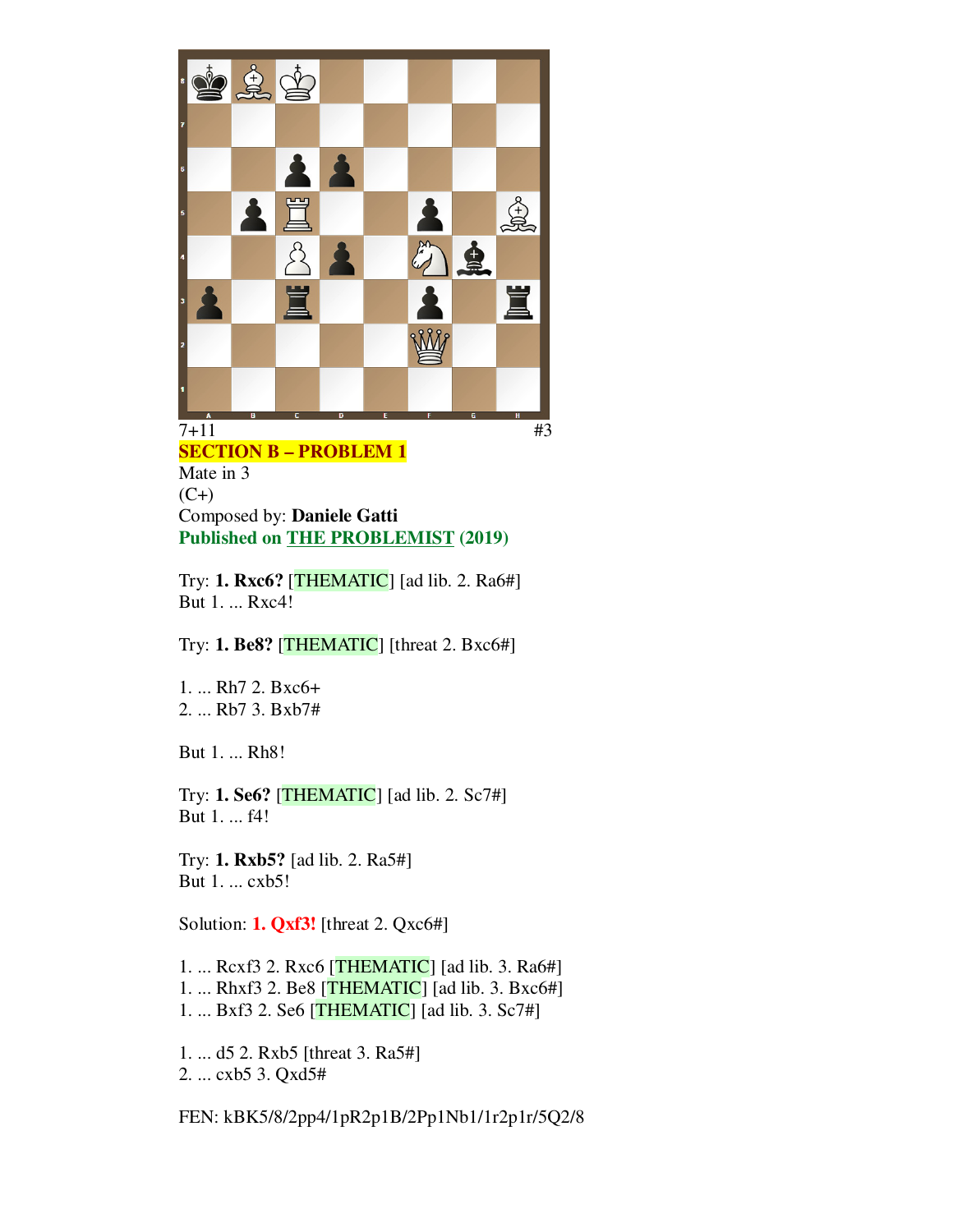

## **SECTION B – PROBLEM 2**

Mate in 3  $(C+)$ Composed by: **Daniele Gatti Published on SINFONIE SCACCHISTICHE (2019)**

Try : **1. Sc4?** [threat 2. Sd6#]

1. ... d6 2. Kc7 [threat 3. Sxd6#] 2. ... Kxf7 3. Sxd6# 2. ... Bf4 3. Rf8#

But 1. ... d5!

Solution: **1. Sb7!** [threat 2. Sd6#]

1. ... d6 2. Kc7! [threat 3. Sxd6#]

*(2. Kc6? h1=Q+!* [Refutes]*)*

2. ... Kxf7 3. Sxd6# 2. ... Bf4 3. Rf8#

1. ... d5 2. Kc6! [threat 3. Sd6#]

*(2. Kc7? Bf4+!* [Refutes]*)*

2. ... Kxf7 3. Sd6#

2. ... Bf4 3. Rf8#

FEN: 4k1b1/3pBR2/1K3P1b/N4P2/8/4p3/7p/8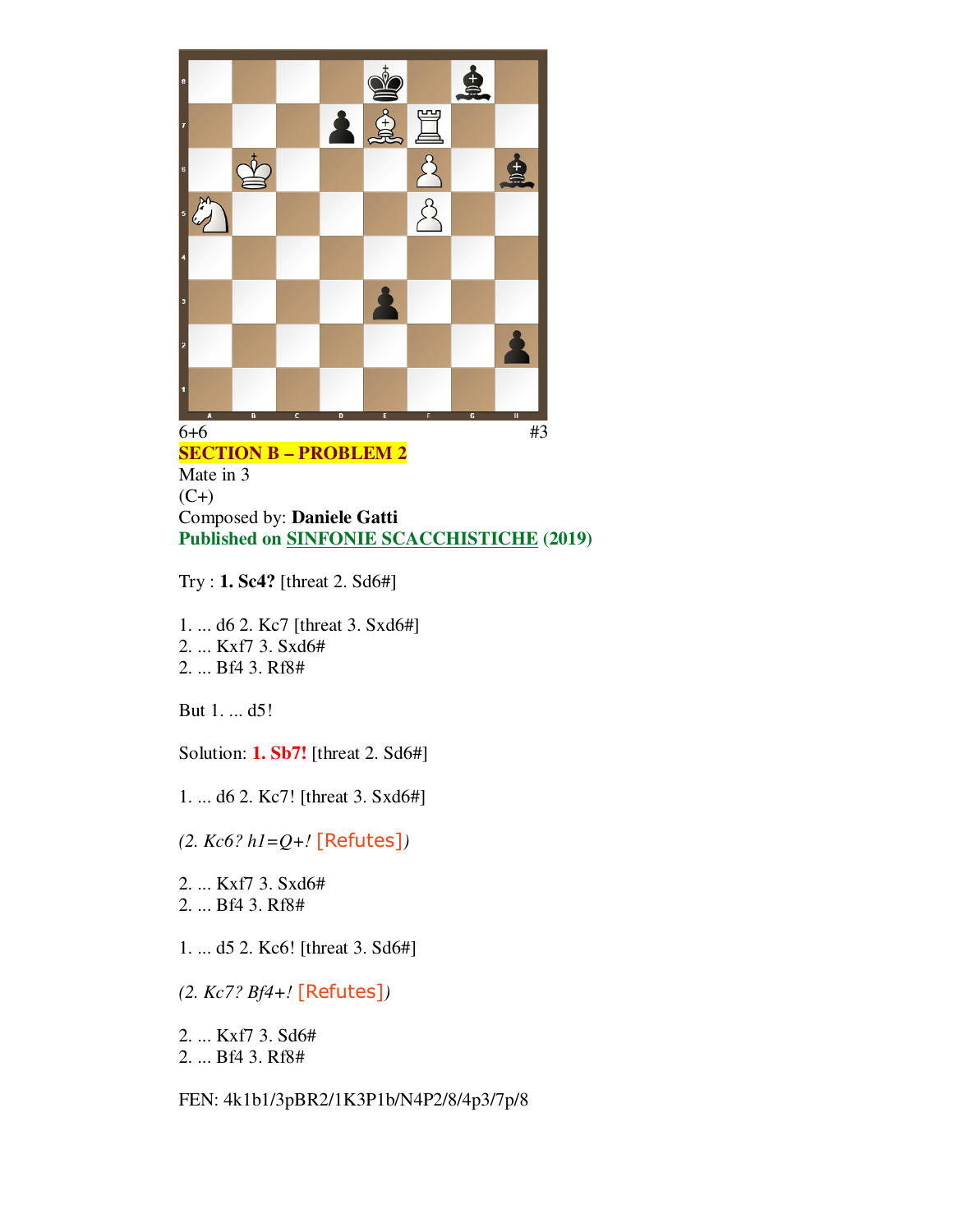

**SECTION B – PROBLEM 3** Mate in 3  $(C+)$ Composed by: **Daniele Gatti Published on SINFONIE SCACCHISTICHE (2021)**

Thematic try: **1. Kd7?** [threat 2. Re8#]

1. ... g5 2. Re8+ 2. ... Se6 3. Bxg5#

But 1. ... c3! 2. Re8+ Se5+! 3. Rxe5+ Kd3! [Refutes]

Thematic try: **1. Kxc7?** [threat 2. Re8#]

1. ... c3 2. Re8+ 2. ... Se5 3. Rxc3#

But 1. ... g5! 2. Re8+ Se6+! 3. Rxe6+ Kf4! [Refutes]

Solution: **1. Kb7!** [threat 2. Re8#]

1. ... g5 2. Re8+ 2. ... Se6 3. Bxg5#

1. ... c3 2. Re8+ 2. ... Se5 3. Rxc3#

FEN: 1RK5/2p5/6pB/1N6/2p2n2/R2nk3/6Q1/8